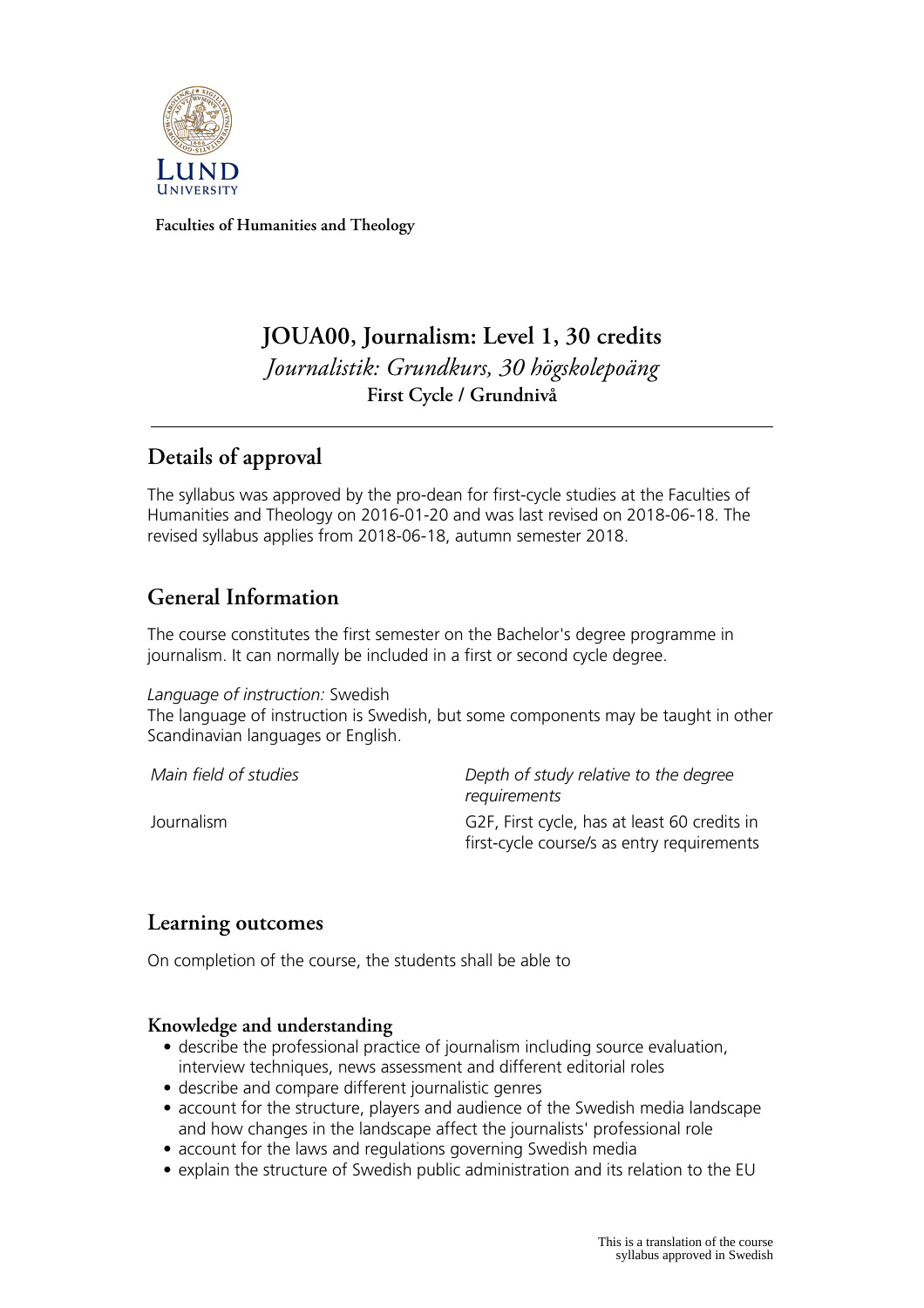#### **Competence and skills**

- carry out interviews according to the principles of journalistic interview technique
- apply the principle of public access to official documents by seeking, requesting and using public documents for journalistic purposes
- analyse, judge and organise material and finalise it for publication
- write simple journalistic texts within different genres
- apply perspectives of media ethics in the practical work of journalism in interviews, editing and publication

#### **Judgement and approach**

- critically analyse and assess news and journalism
- discuss and assess the importance of the freedom of the press for democracy
- assess the societal importance of journalism from the perspectives of gender, ethnicity and class

### **Course content**

The course consists of four modules:

- 1. Introduction to Journalism (7.5 credits)
- 2. Journalistic Genres (7.5 credits)
- 3. Law, Ethics and the Right to Public Access (7.5 credits)
- 4. Democracy, Politics and Media Power (7.5 credits)

Module 1 introduces the work of the journalist, focusing on news reporting and the history of journalism.

In module 2 students examine and produce journalistic texts in different genres. The students practise the ability to employ different narrative techniques and modes of expression and to work within predetermined time frames.

Module 3 deals with the laws and regulations governing Swedish media regarding the freedom of the press, freedom of expression and media ethics, and with Swedish public administration and its relation to the EU. The students practice the ability to work in relation to this framework through practical exercises.

Module 4 analyses the significance of the mass media to individuals, society and culture and how changes in the media landscape affect democracy and diversity.

## **Course design**

The teaching consists of lectures, exercises and seminars. Participation in introductory components, exercises and seminars is compulsory unless special circumstances apply. Students who have been unable to participate due to circumstances such as accidents or sudden illness will be offered the opportunity to compensate for or re-take compulsory components. This also applies to students who have missed teaching because of activities as a student representative.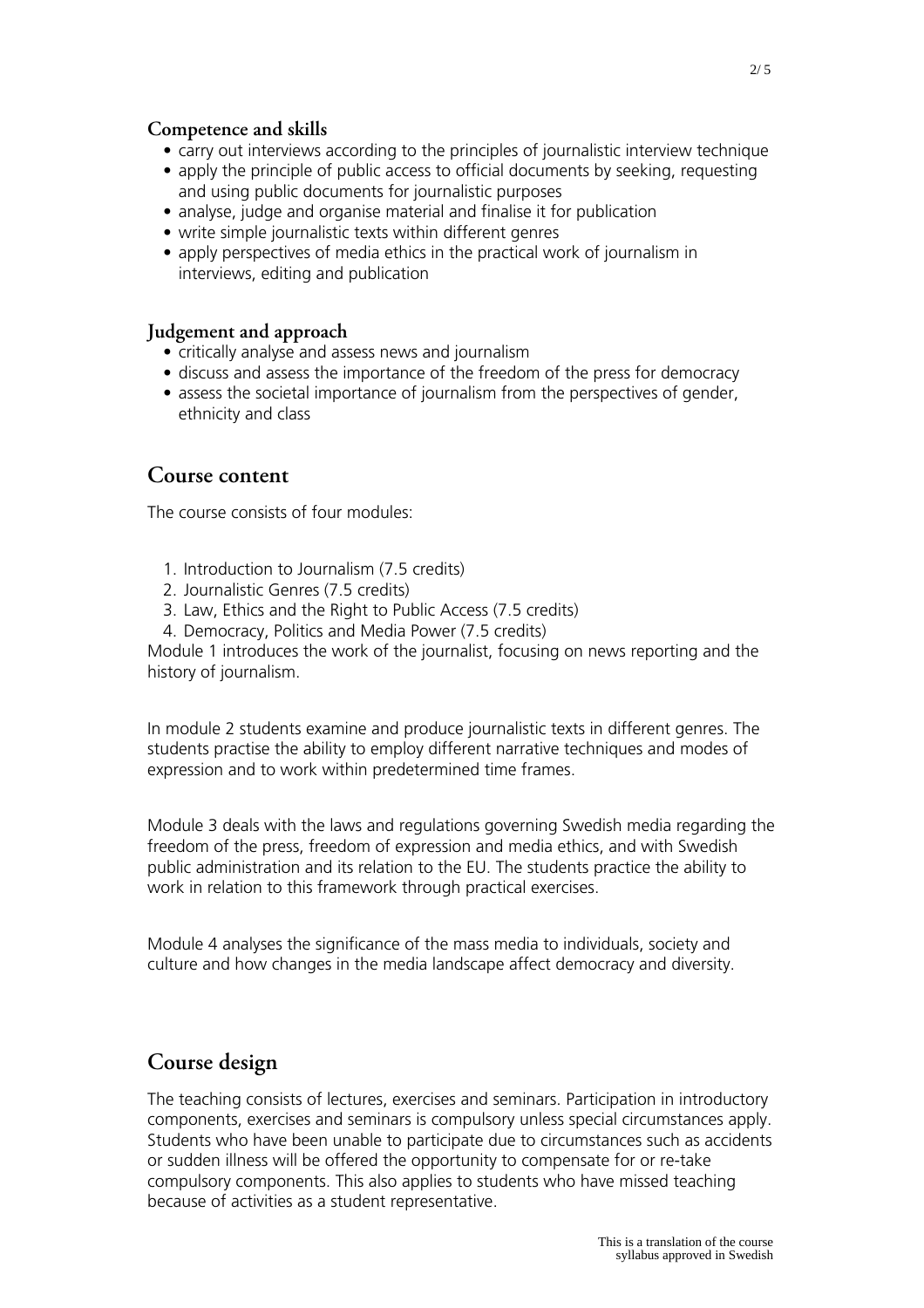### **Assessment**

Module 1 is assessed through 3-5 seminars and 2-3 written assignments.

Module 2 is assessed through 4-6 seminars, 3-4 written assignments as well as a written genre portfolio. (an assignment that runs throughout the course and is completed through a concentrated effort during the final week of the course).

Module 3 is assessed through 4-5 group assignments followed by presentations, a pair assignment and an individual written assignment.

Module 4 is assessed through participation in 2-3 group exercises, an oral group presentation and an academic written assignment.

Each module also includes assessment of active participation in editorial meetings and of individual, written reflections in which the course content is discussed from ethical or social perspectives.

Three opportunities for examination are offered in conjunction with the course: a first exam, a retake and a catch-up exam. At least two further re-examinations on the same course content are offered within a year of the end of the course. After this, further examination opportunities are offered but in accordance with the current course syllabus. In total, students are offered five opportunities for examination. The limitation applies to students who start their studies as of the autumn semester 2018.

The examiner, in consultation with Disability Support Services, may deviate from the regular form of examination in order to provide a permanently disabled student with a form of examination equivalent to that of a student without a disability.

*Subcourses that are part of this course can be found in an appendix at the end of this document.*

### **Grades**

Marking scale: Fail, Pass. To be awarded a Pass grade on the course, students must have been awarded a Pass grade on all modules.

## **Entry requirements**

Completed higher education of 90 credits, of which at least one subject at advanced level.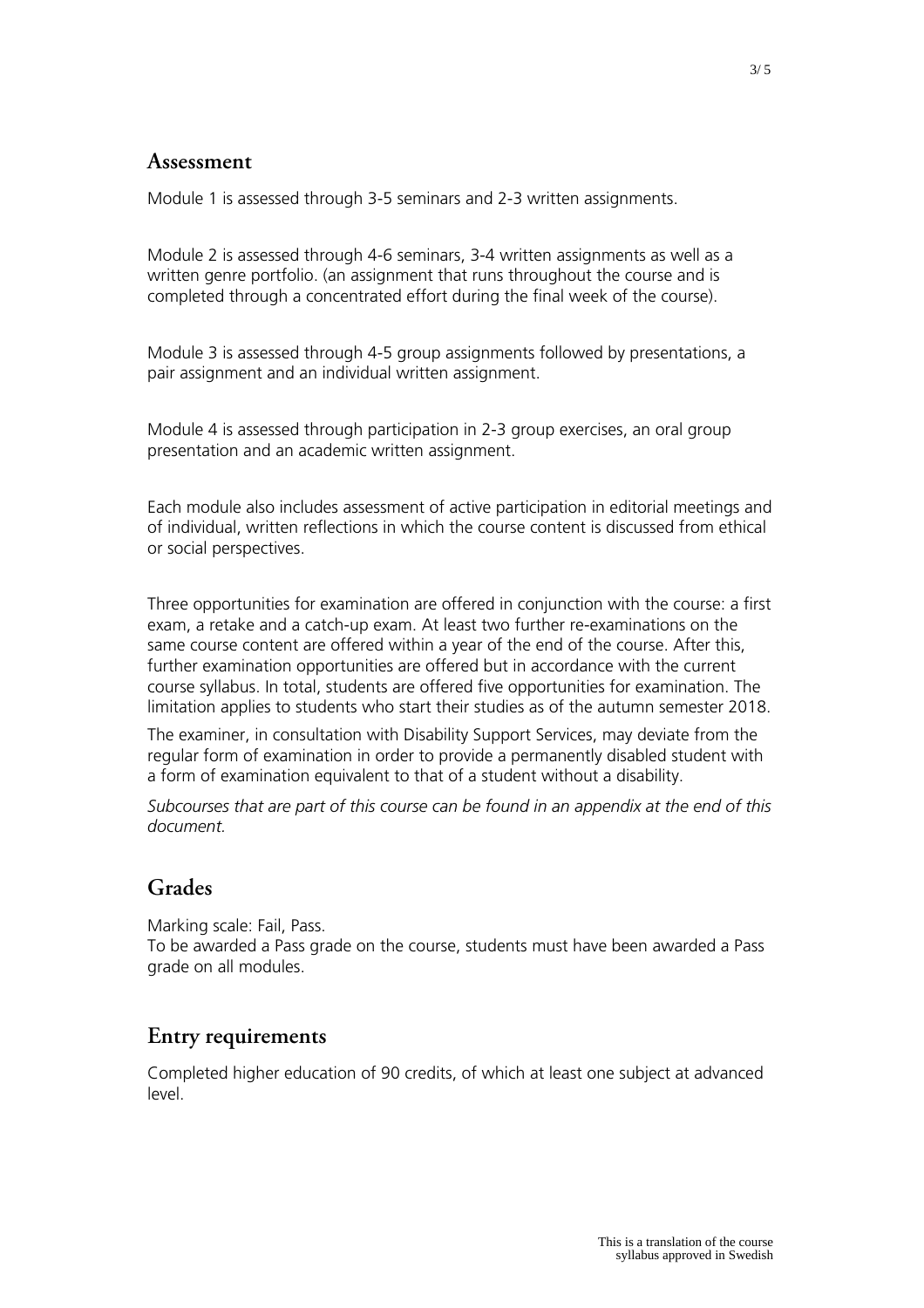### **Further information**

- 1. The course is offered at the Department of Communication and Media (KOM), Lund University.
- 2. This course replaces JOUA01 and JOUA11.
- 3. The credits allocated for course content that in whole or in part is commensurate with another course can only be credited once for a degree. For further details see the current application information and other relevant documentation.
- 4. The module titles in Swedish:
	- 1. Introduktion till journalistiken
	- 2. Journalistikens genrer
	- 3. Lagar, etik och offentlighetsprincipen
	- 4. Demokrati, politik och mediemakt